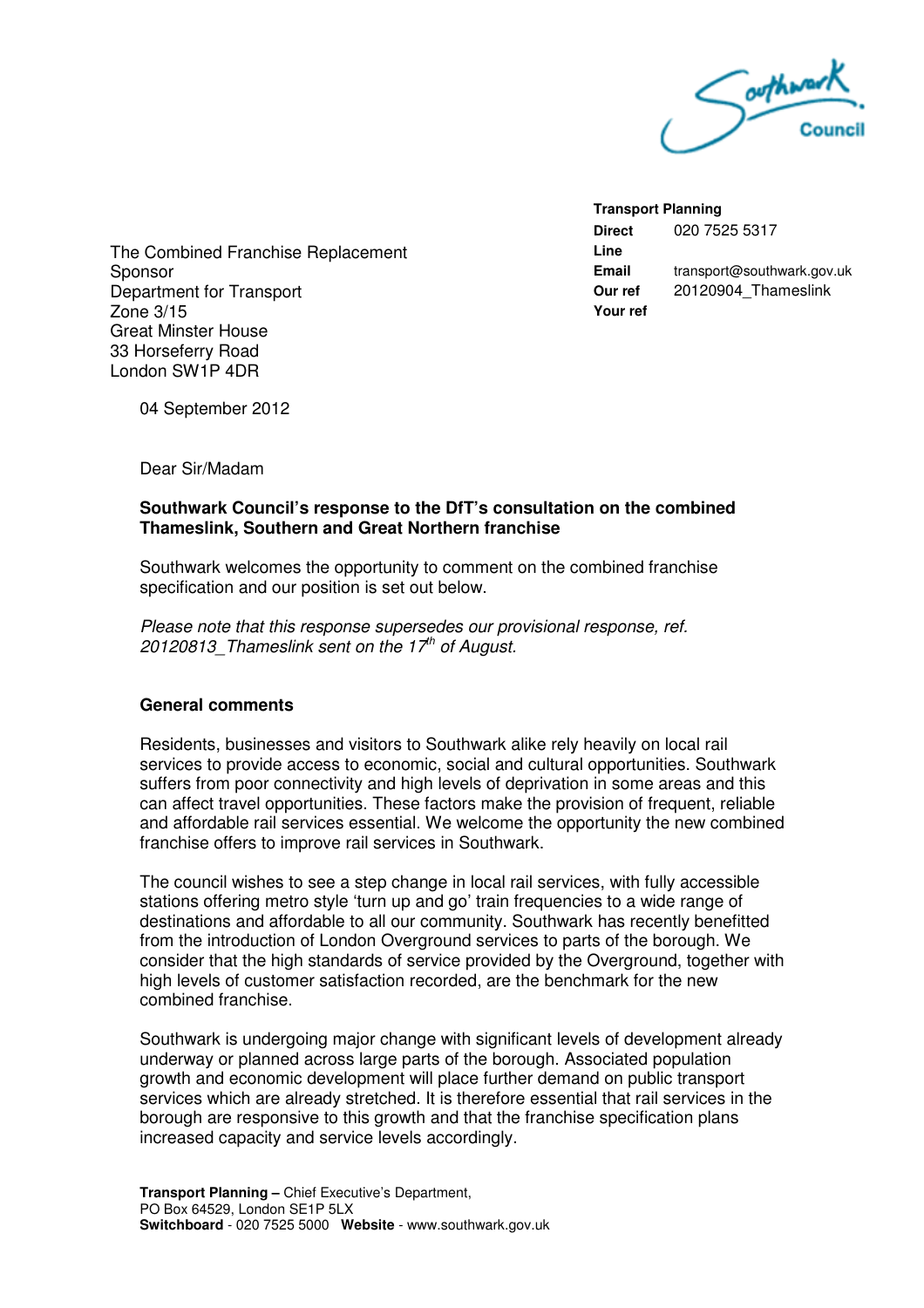The new combined franchise covers a wide geographical area and caters for a diverse range of travel needs, including both local metro and longer distance regional services. An equitable balance needs to be struck between the sometimes competing demands of such different services. While we recognise the regional economic significance of longer distance services, local rail services are vital to the success of the London economy, particularly in areas such as Southwark where alternatives may be limited.

Southwark tax payers and businesses investing in the borough are helping to finance Crossrail which will bring significant benefits to London and the southeast. Southwark will not benefit directly as there is no Crossrail station in the borough and it is therefore important to recognise the role the new combined franchise has to play in providing convenient access to Crossrail services. In practical terms this means recognising the demand for direct services to the Crossrail interchange at Farringdon for journeys to and from Southwark and south London generally.

Research shows that affordability is a key issue for some of our residents, effectively limiting their travel horizons. The new franchise proposes to deliver efficiencies in line with Government objectives and to transfer risk to the franchisee where appropriate. We support a more efficient railway, but also wish to see safeguards included in the specification to protect service levels and protect passengers from excessive fare increases. To deliver a more efficient railway, the new franchise should radically review current fare structures to make better use of rolling stock outside peak hours, providing significant incentives to more affordable travel and leading to a more efficient use of the network.

In preparing this response we have consulted with local people across the borough. People are passionate about their rail services, reflecting just how important these services are to Southwark. There is a general consensus that the new franchise needs to protect and enhance rail travel in the borough and to recognise that high quality local rail services are key to accommodate growth and improve accessibility and opportunity for all.

Our response is based on the limited data available to us regarding forecast demand for services in the new combined franchise area. We request that this data is made available to us and the public in order that the franchise process, including service specification, is completely transparent. Further details of track configurations and how this may affect key routing issues would also help aid our understanding of the decision making process.

Yours faithfully

Cllr Barrie Hargrove Cabinet Member for Transport, Environment and Recycling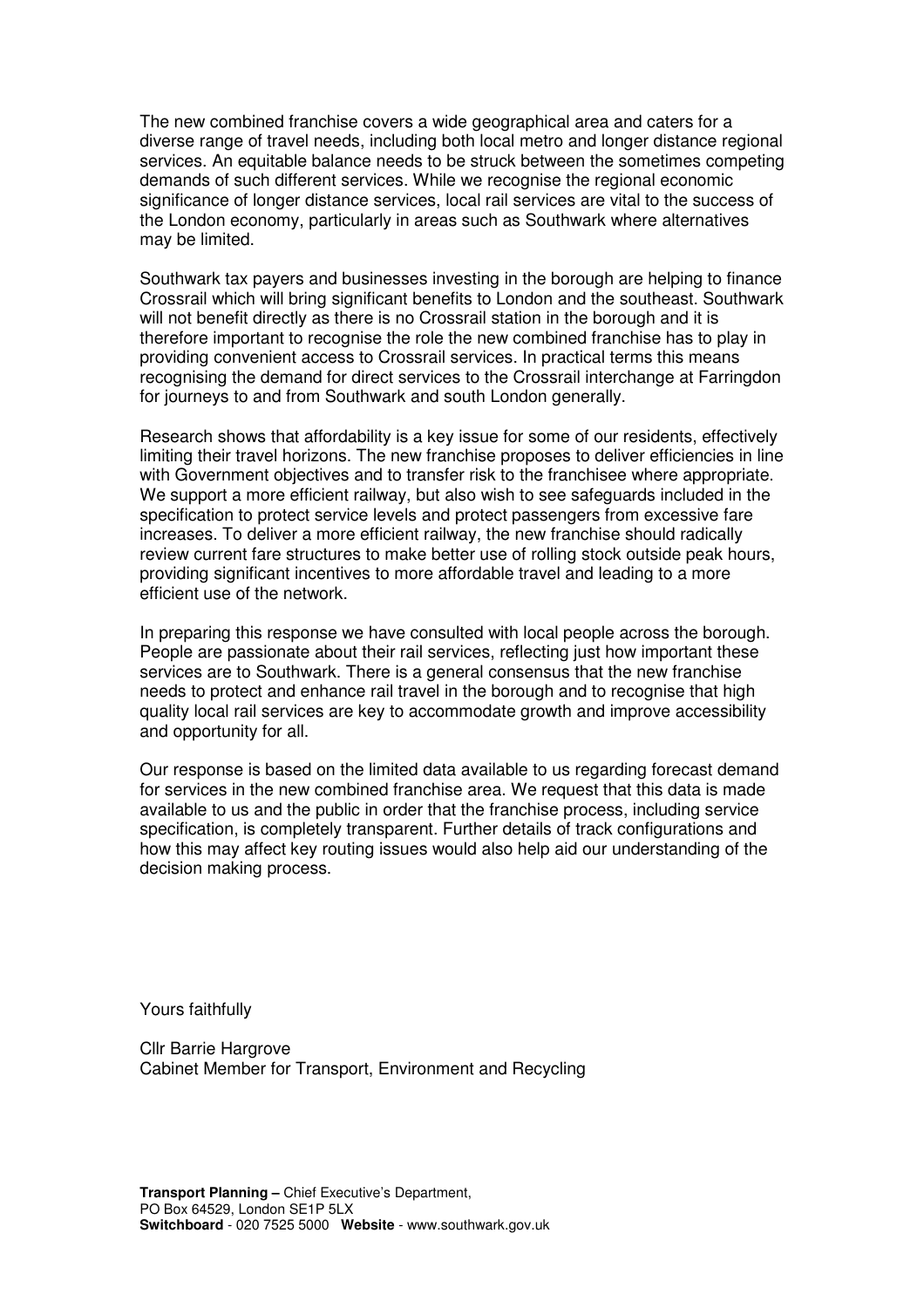Specific responses are provided to selected consultation questions below.

## **Consultation questions**

Q.1 What improvements do stakeholders believe could be made on the combined franchise through partnership working between Network Rail and the new operator?

While we welcome the objective to reduce costs on the railway we are concerned that any risk transferred from Network Rail to the new operator should not be passed on to passengers. The needs of passengers should be safeguarded including preserving service levels and offering affordable fares.

As well as encouraging partnership working between Network Rail and the new operator, we also consider that the specification should recognise the importance of providing a seamless journey experience as passengers transfer from the new franchise services to other operators. For example, coordination is important between current Southern and London Overground services where interchange between the two is required on key routes, Denmark Hill to London Bridge for instance.

Q.2 Do consultees have any other specific aspirations for the new franchise that they wish to bring to the Department's attention?

The consultation paper highlights the significance of Crossrail and the connection with the Thameslink core at Farringdon, operational from 2018. We would like to emphasize the importance of planning for connectivity to the Farringdon interchange, including recognition of the increased demand for direct access to and from the interchange for trips to and from stations in Southwark and south London generally.

Q.3 Are consultees aware of any other rail or non-rail development schemes that might affect the new franchise?

Southwark is undergoing a significant programme of regeneration to provide for a growing population and increased business activity. In particular, the Elephant and Castle area is undergoing major renewal and this will lead to increased demand for transport services over the coming decade. Elephant and Castle rail station plays an important role in providing access to the area and as an interchange with other modes. The new franchise should accommodate growth at this station and frequent cross London services calling at Elephant and Castle should be mandated in the franchise specification.

 During the period 2015 to 2018 many core route services will be diverted via Elephant and Castle. We would like to see as many of these services as possible stopping at the station, not only as existing passengers may find Elephant and Castle the closest station to their intended destination, but in order to increase train frequencies at the station to serve the growing population and relieve pressure on alternative travel options.

Q.4 What increments or decrements to the specification would stakeholders wish to see and how would these be funded?

**Transport Planning –** Chief Executive's Department, PO Box 64529, London SE1P 5LX **Switchboard** - 020 7525 5000 **Website** - www.southwark.gov.uk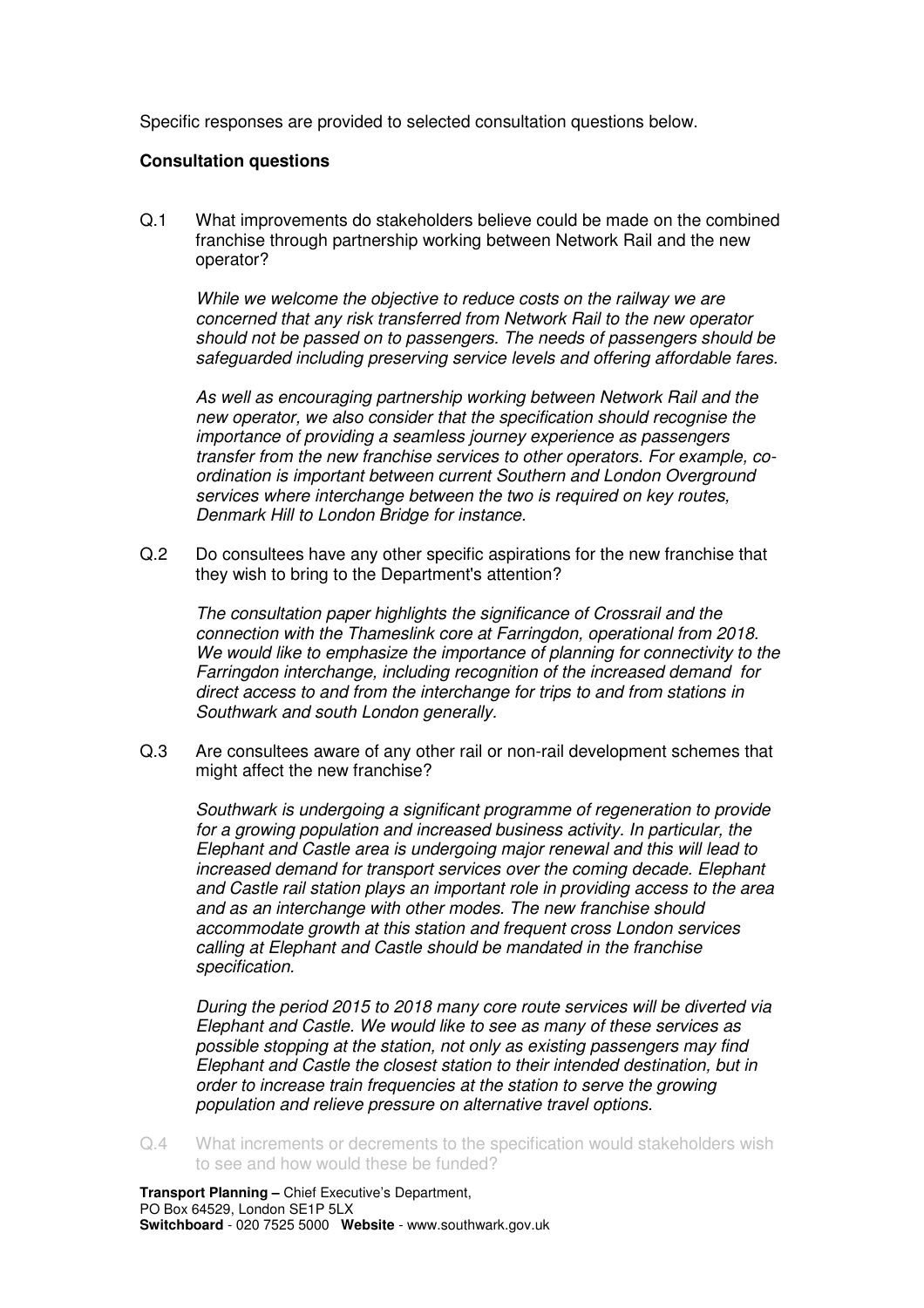Q.5 Which aspects of the specification, other than for those services operating through the Thameslink core route, would stakeholders wish to see mandated and which aspects of the specification could be left to the discretion of the operator?

We are concerned that the proposed devolution of train service specification to the franchise operator should not adversely affect local rail services that provide vital links to the borough. An equitable balance needs to be struck between the need to deliver efficiencies and the need to provide essential connectivity. This may sometimes require protecting less profitable, but nonetheless essential local rail services.

We would wish to see the frequency of Southern metro services serving London Bridge mandated as part of the specification.

 We would wish to see train lengthening on the Southern service into London Bridge mandated as part of the specification (See Q.21).

Q.6 Are there other approaches to train service specification which you would prefer?

We would prefer a detailed specification that balances the need to manage costs alongside the need to provide services to areas where overland rail plays a key role in providing access and supporting economic development. A detailed specification in terms of trains per hour is also required to ensure that the significant disruption to services expected within the franchise period is well planned and managed.

Q.7 What changes to services would stakeholders propose, what is the rationale for them and would these provide economic benefit?

We propose enhanced services for those areas which otherwise have poor levels of public transport accessibility and also to areas of significant growth. Improved service levels to growth areas such as Elephant and Castle and other town centres such as Peckham will support the development of such areas helping to drive inward investment in the borough.

Q.8 How might better use be made of the capacity currently available?

We believe that a flexible approach in terms of train configuration, fares and frequencies across the day will be required in order to make the best use of current capacity and to plan for expected changes to available rolling stock.

The planned new fleet of trains should be configured to allow flexible running across the network. For example, if all trains are 12 car then this will limit the roll out of the fleet and may rule out specific routes. The ability to run 12 car trains should not be the sole criteria for allocating capacity on the Thameslink core route.

An efficient railway will incentivise off-peak travel to ensure that, as far as possible, services outside of busy times are still well used. With the planned new fleet of longer trains this issue becomes even more significant.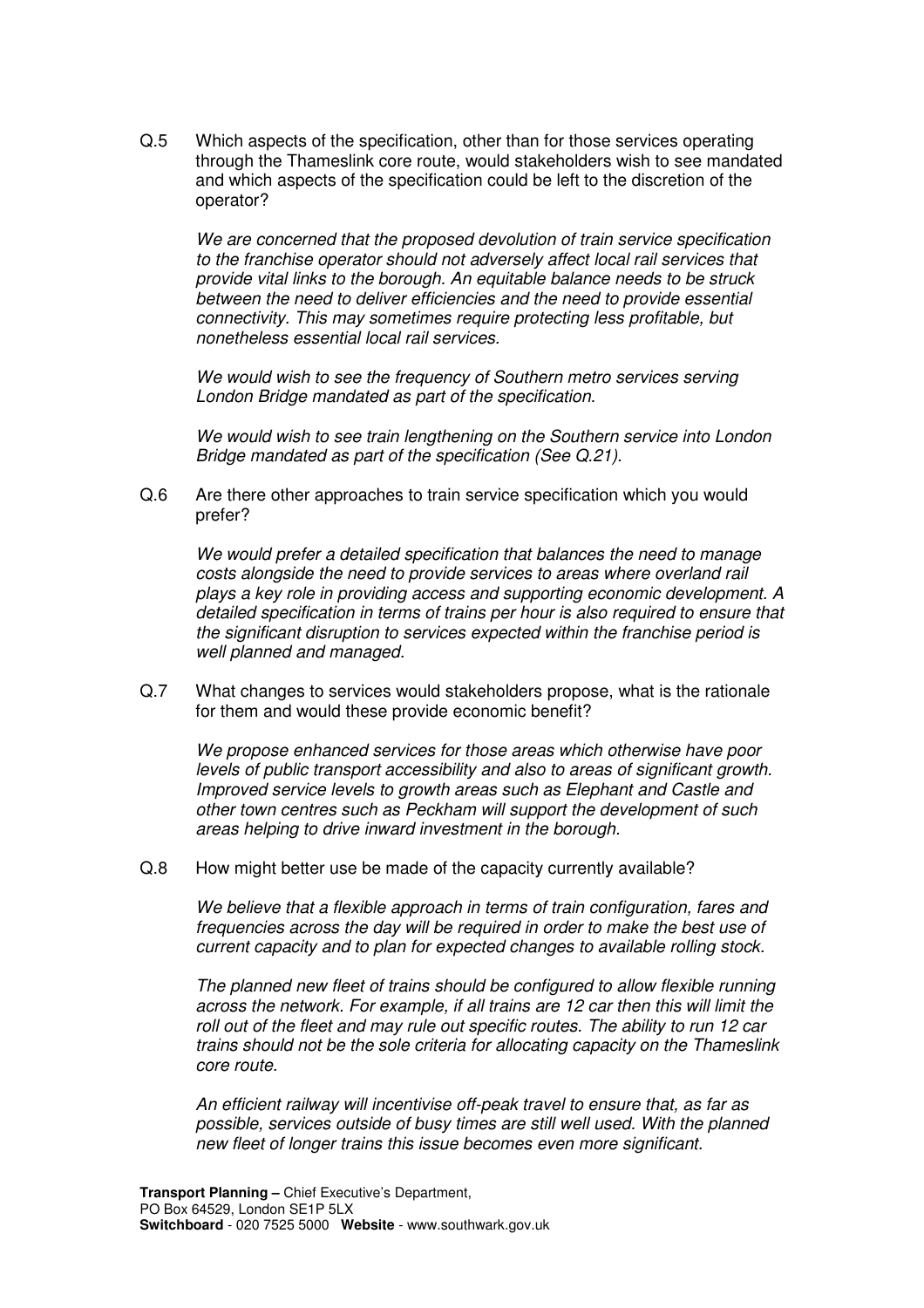Q.9 What steps might bidders be expected to take to meet passenger demand and what might be the most appropriate mechanisms for managing demand?

Bidders should be expected to meet passenger demand by providing frequent reliable services across the network and a 'turn up and go' metro style service in urban areas. Further increases in fares beyond inflation are not affordable to many passengers in Southwark and it is considered preferable to incentivise off-peak travel in order to reduce demand at peak times.

Q.10 What destinations on the current Southeastern network do respondents think should be served by the combined franchise's services and what is the rationale for such proposals?

We support the incorporation of services jointly operated by FCC and Southeastern into the new franchise, including core route services calling at Elephant and Castle, Denmark Hill, Peckham Rye and Nunhead.

- Q.11 How might better use be made of the capacity available on the Brighton Main Line?
- Q.12 What steps should bidders be expected to take to improve performance on the route?
- Q.13 What destinations on the Great Northern route do respondents consider would be appropriate to become destinations for trains which serve the core Thameslink route?
- Q.14 Do respondents believe Great Northern trains which do not serve the Thameslink core route should remain as part of this franchise or be transferred to the new Inter City East Coast franchise?
- Q.15 What improvements would respondents like to see made to Great Northern services as part of the combined franchise and what is the rationale for this?

#### Q.16 What services would be appropriate to serve the Airport market?

For many of our residents and businesses Gatwick would be the most convenient airport to use, but rail connections are poor. The provision of direct services to East Croydon from stations such as Herne Hill would improve accessibility to Gatwick.

Direct services from stations in Southwark to connect with Crossrail at Farringdon will make Heathrow Airport considerably more accessible to our residents, businesses and visitors. It is therefore imperative that these services are maintained.

Direct links to Luton airport should be maintained from stations in the borough.

- Q.17 What improvements could be made without adversely affecting the service provision on the remainder of the franchise?
- Q.18 What services that run via Elephant & Castle do respondents think should run via the Thameslink core route?

**Transport Planning –** Chief Executive's Department, PO Box 64529, London SE1P 5LX **Switchboard** - 020 7525 5000 **Website** - www.southwark.gov.uk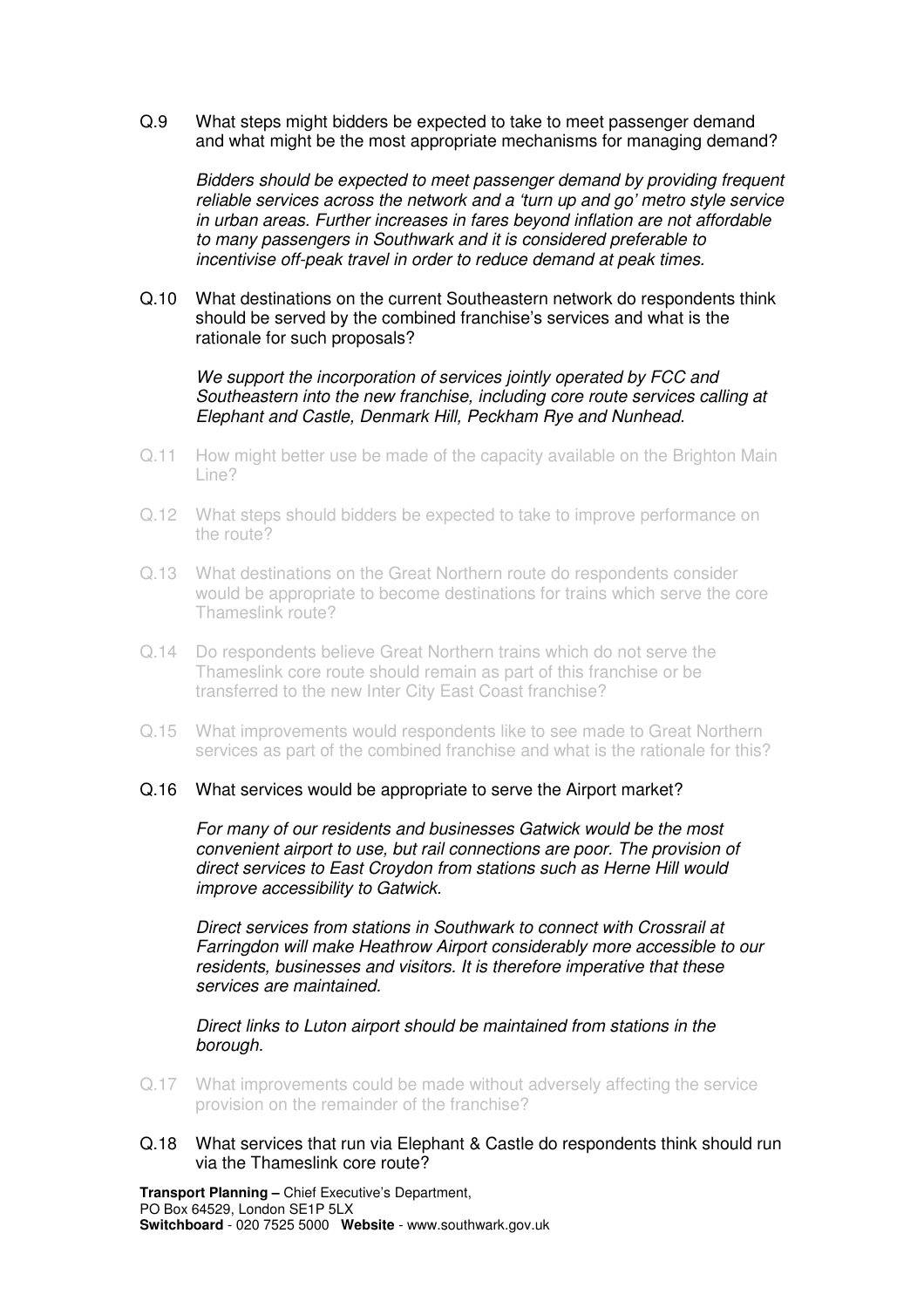We question the assumption that the allocation of train paths on the core route should automatically favour services via London Bridge. There is scope to significantly increase service frequency on the London Bridge route without adversely affecting services on routes via Elephant and Castle that provide access to the core route for many of our residents, businesses and visitors.

Core route services that serve Elephant and Castle, Denmark Hill, Peckham Rye and Nunhead on the current jointly operated services are essential and must be maintained. This route through the core of the borough provides essential connectivity to key regeneration areas where significant investment is planned. We are resolutely opposed to any suggestion that this route be considered for termination at Blackfriars.

Core route services that serve Elephant and Castle and Herne Hill on the Wimbledon Loop line must also be maintained. Where the DfT decide that through services cannot be maintained then it is imperative that a frequent and reliable service is provided on the Wimbledon Loop Line, with a minimum of 4 trains per hour and convenient interchange at Blackfriars.

Q.19 Recognising that not all of these services can run via the Thameslink core route, what would be the most satisfactory way of managing the interchange at Blackfriars?

An equitable allocation of train paths should allow core route services to be maintained on existing routes.

- Q.20 What improvements would respondents like to see made to Coastway East and West services, the rationale for such proposals and the economic benefit expected to be delivered from these changes?
- Q.21 What improvements would respondents like to see made to other Southern services as part of the combined franchise from 2015, what is the rationale for such proposals and the economic benefit expected to be delivered from these changes?

The South London Route Utilisation Strategy, 2008, highlights that even with the implementation of the Thameslink Programme, some routes in the strategy area will still experience significant overcrowding at peak times. Once such route is the Southern operated service into London Bridge via Tulse Hill that shows passengers in excess of capacity north of East Dulwich. The RUS therefore recommends train lengthening to 10 car operation on this route and we support this proposal which should be mandated as part of the combined franchise specification.

- Q.22 What are respondents' views on the practice of splitting trains at stations such as Haywards Heath?
- Q.23 Do respondents feel that the Newhaven Marine branch line and station should be kept open and maintained or should the rail industry deploy the relevant funding elsewhere on the rail network?
- Q.24 How would you like to see performance information published?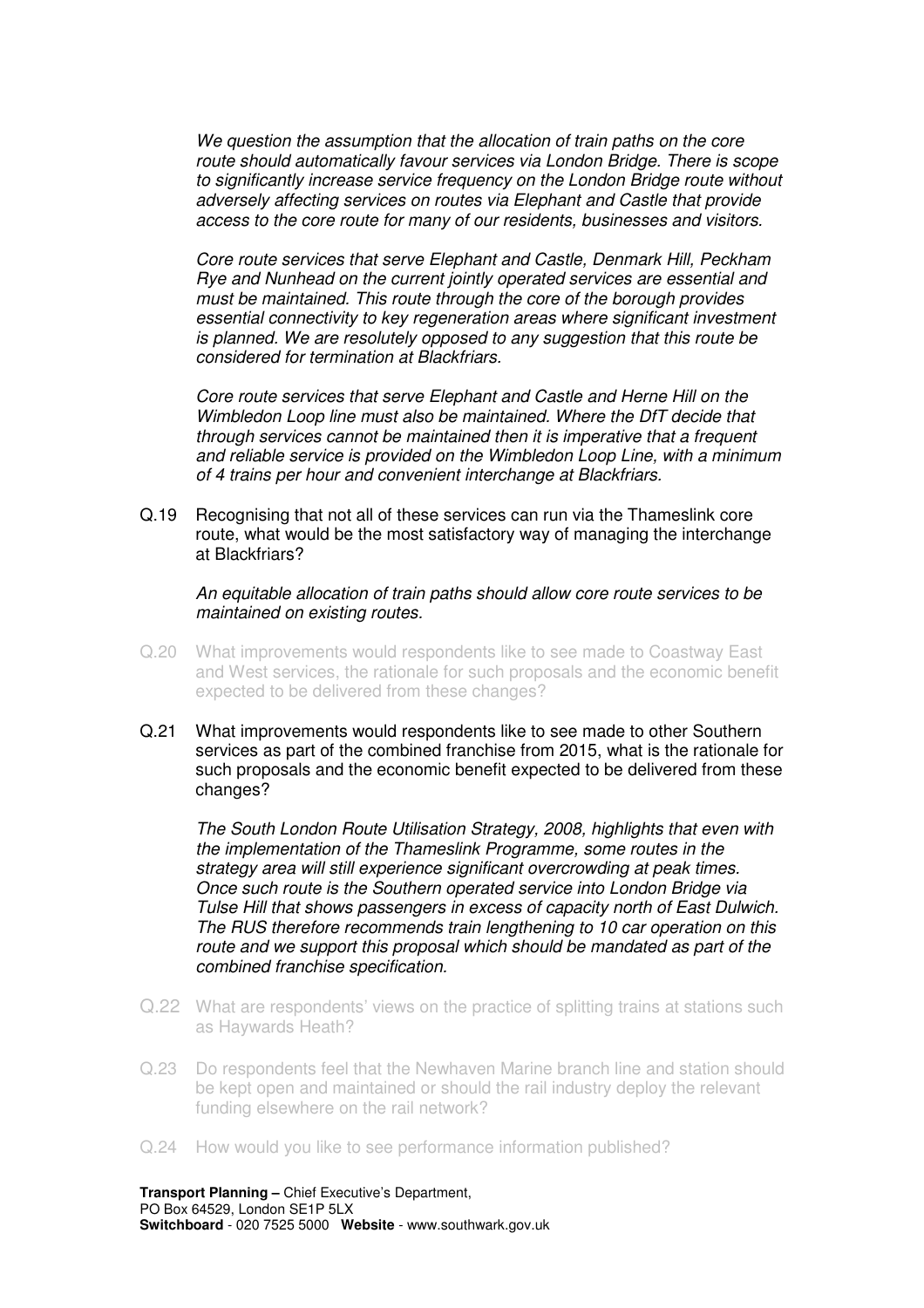- Q.25 How frequent should its publication be?
- Q.26 What level of disaggregation of performance do you believe is reasonable?
- Q.27 What are the priorities that respondents consider should be taken into account to improve the passenger experience of using these services?

National Passenger Survey results show that of the three train operators currently running services in Southwark (excluding London Overground), Southern are generally recognised as having higher levels of customer satisfaction than either FCC or Southeastern when compared to similar operators. The difference is particularly pronounced in terms of value for money and the helpfulness and attitude of train staff. The new operator should maintain and improve the customer ratings achieved by Southern and increase satisfaction across the new Thameslink network. Areas of particular priority include:

- Overall satisfaction with the station
- Staff availability and helpfulness
- Personal security
- Value for money
- Reliability and frequency, and
- Dealing with delays
- Q.28 What do stakeholders see as the most important factors in improving security (actual or perceived) and addressing any gap between the two?

Actual and perceived security are best addressed by the presence of station staff and through improvements to the quality of the station environment.

Q.29 What is important to stakeholders in the future use and improvements in stations?

We welcome the specification placing greater responsibility on the franchisee for the maintenance, repair and renewal of stations. The revitalisation of stations now forming part of the London Overground is a model to follow in this respect.

A number of stations in Southwark require significant investment to meet acceptable standards. Important interchange stations, such as Elephant and Castle and Peckham Rye, neither of which are fully accessible, should be prioritised for investment.

We would expect the franchisee to work closely with other industry bodies to improve accessibility at our stations and to improve station facilities and the general station environment. We have delivered a number of successful schemes to improve access routes to stations in the borough and are working with industry partners to bring forward significant improvements at Denmark Hill, Peckham Rye and Queens Road Peckham.

We support the development and implementation of station travel plans.

Q.30 What priorities would respondents give to car parking and cycling facilities at locations where these are fully used?

**Transport Planning –** Chief Executive's Department, PO Box 64529, London SE1P 5LX **Switchboard** - 020 7525 5000 **Website** - www.southwark.gov.uk